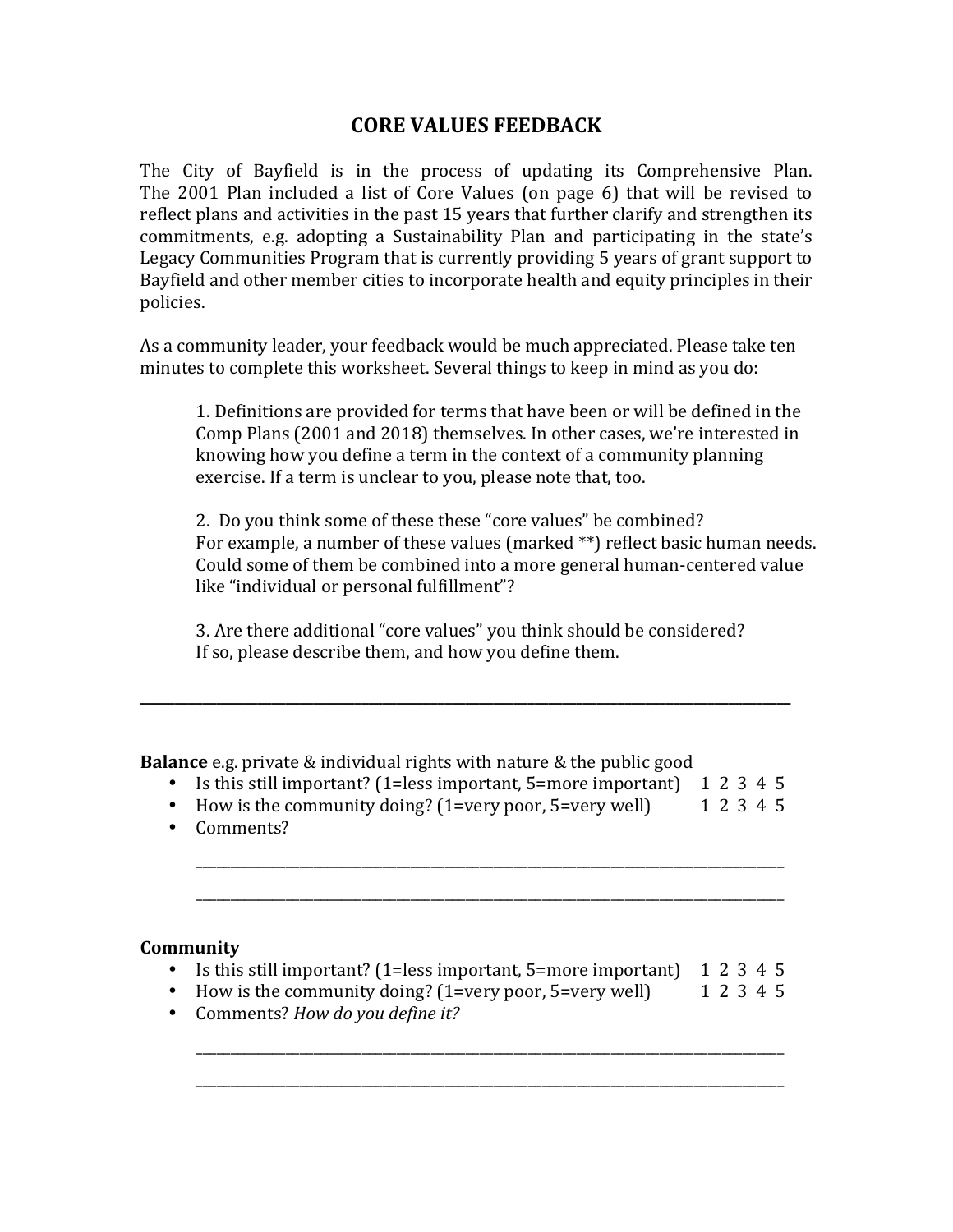#### **Compassion** \*\*

- Is this still important? (1=less important, 5=more important)  $\quad$  1 2 3 4 5
- How is the community doing?  $(1=$ very poor, 5=very well) 1 2 3 4 5

\_\_\_\_\_\_\_\_\_\_\_\_\_\_\_\_\_\_\_\_\_\_\_\_\_\_\_\_\_\_\_\_\_\_\_\_\_\_\_\_\_\_\_\_\_\_\_\_\_\_\_\_\_\_\_\_\_\_\_\_\_\_\_\_\_\_\_\_\_\_\_\_\_\_\_\_\_\_\_\_\_\_\_\_\_

\_\_\_\_\_\_\_\_\_\_\_\_\_\_\_\_\_\_\_\_\_\_\_\_\_\_\_\_\_\_\_\_\_\_\_\_\_\_\_\_\_\_\_\_\_\_\_\_\_\_\_\_\_\_\_\_\_\_\_\_\_\_\_\_\_\_\_\_\_\_\_\_\_\_\_\_\_\_\_\_\_\_\_\_\_

• Comments?

**Diversity**: *defined as inclusion of different types and groups of people* 

- Is this still important? (1=less important, 5=more important)  $\quad 1 \; 2 \; 3 \; 4 \; 5$
- How is the community doing?  $(1=very\ poor, 5=very\ well)$  1 2 3 4 5

\_\_\_\_\_\_\_\_\_\_\_\_\_\_\_\_\_\_\_\_\_\_\_\_\_\_\_\_\_\_\_\_\_\_\_\_\_\_\_\_\_\_\_\_\_\_\_\_\_\_\_\_\_\_\_\_\_\_\_\_\_\_\_\_\_\_\_\_\_\_\_\_\_\_\_\_\_\_\_\_\_\_\_\_\_

\_\_\_\_\_\_\_\_\_\_\_\_\_\_\_\_\_\_\_\_\_\_\_\_\_\_\_\_\_\_\_\_\_\_\_\_\_\_\_\_\_\_\_\_\_\_\_\_\_\_\_\_\_\_\_\_\_\_\_\_\_\_\_\_\_\_\_\_\_\_\_\_\_\_\_\_\_\_\_\_\_\_\_\_\_

• Comments?

## **Education:** *including formal and lifelong learning*

- Is this still important? (1=less important, 5=more important)  $1\ 2\ 3\ 4\ 5$
- How is the community doing?  $(1=very\ poor, 5=very\ well)$  1 2 3 4 5

\_\_\_\_\_\_\_\_\_\_\_\_\_\_\_\_\_\_\_\_\_\_\_\_\_\_\_\_\_\_\_\_\_\_\_\_\_\_\_\_\_\_\_\_\_\_\_\_\_\_\_\_\_\_\_\_\_\_\_\_\_\_\_\_\_\_\_\_\_\_\_\_\_\_\_\_\_\_\_\_\_\_\_\_\_

\_\_\_\_\_\_\_\_\_\_\_\_\_\_\_\_\_\_\_\_\_\_\_\_\_\_\_\_\_\_\_\_\_\_\_\_\_\_\_\_\_\_\_\_\_\_\_\_\_\_\_\_\_\_\_\_\_\_\_\_\_\_\_\_\_\_\_\_\_\_\_\_\_\_\_\_\_\_\_\_\_\_\_\_\_

• Comments?

**Equity**: *meaning fairness, closing gaps so group status doesn't predict success* 

- Is this still important? (1=less important, 5=more important)  $12345$
- How is the community doing? (1=very poor, 5=very well) 1 2 3 4 5

\_\_\_\_\_\_\_\_\_\_\_\_\_\_\_\_\_\_\_\_\_\_\_\_\_\_\_\_\_\_\_\_\_\_\_\_\_\_\_\_\_\_\_\_\_\_\_\_\_\_\_\_\_\_\_\_\_\_\_\_\_\_\_\_\_\_\_\_\_\_\_\_\_\_\_\_\_\_\_\_\_\_\_\_\_

\_\_\_\_\_\_\_\_\_\_\_\_\_\_\_\_\_\_\_\_\_\_\_\_\_\_\_\_\_\_\_\_\_\_\_\_\_\_\_\_\_\_\_\_\_\_\_\_\_\_\_\_\_\_\_\_\_\_\_\_\_\_\_\_\_\_\_\_\_\_\_\_\_\_\_\_\_\_\_\_\_\_\_\_\_

• Comments?

#### **Happiness \*\***

- Is this still important? (1=less important, 5=more important)  $\quad$  1 2 3 4 5
- How is the community doing?  $(1=very\ poor, 5=very\ well)$  1 2 3 4 5

\_\_\_\_\_\_\_\_\_\_\_\_\_\_\_\_\_\_\_\_\_\_\_\_\_\_\_\_\_\_\_\_\_\_\_\_\_\_\_\_\_\_\_\_\_\_\_\_\_\_\_\_\_\_\_\_\_\_\_\_\_\_\_\_\_\_\_\_\_\_\_\_\_\_\_\_\_\_\_\_\_\_\_\_\_

\_\_\_\_\_\_\_\_\_\_\_\_\_\_\_\_\_\_\_\_\_\_\_\_\_\_\_\_\_\_\_\_\_\_\_\_\_\_\_\_\_\_\_\_\_\_\_\_\_\_\_\_\_\_\_\_\_\_\_\_\_\_\_\_\_\_\_\_\_\_\_\_\_\_\_\_\_\_\_\_\_\_\_\_\_

• Comments?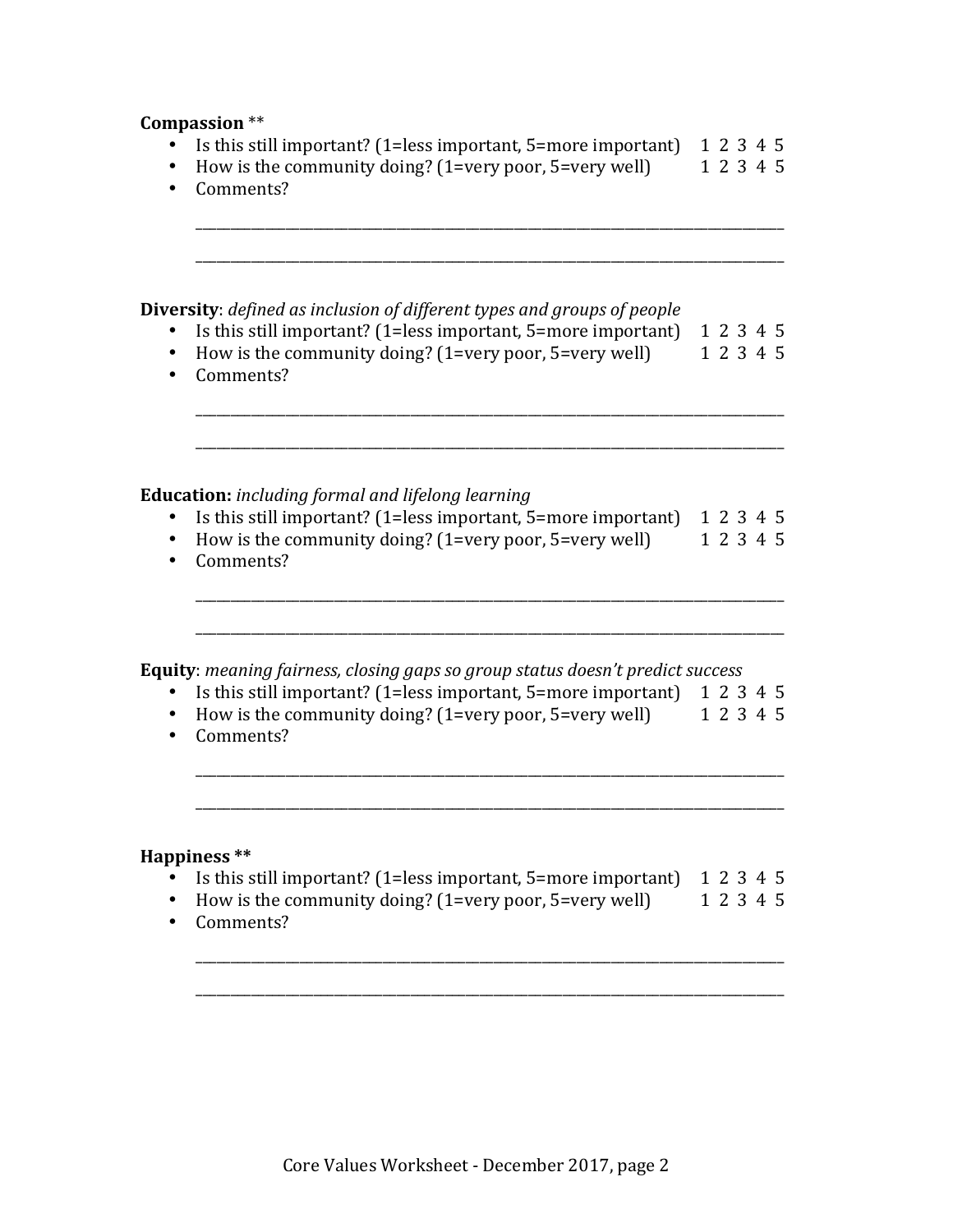| Health: includes physical, mental and social well-being<br>Is this important? (1=less important, 5=more important)<br>How is the community doing? (1=very poor, 5=very well)<br>Comments?                  |  | 1 2 3 4 5<br>1 2 3 4 5 |                        |
|------------------------------------------------------------------------------------------------------------------------------------------------------------------------------------------------------------|--|------------------------|------------------------|
| History: this could refer to social, cultural, architectural, etc.<br>Is this still important? (1=less important, 5=more important)<br>How is the community doing? (1=very poor, 5=very well)<br>Comments? |  | 1 2 3 4 5<br>1 2 3 4 5 |                        |
| Identity **<br>Is this still important? (1=less important, 5=more important)<br>How is the community doing? (1=very poor, 5=very well)<br>Comments? What kind of identity do you think this means?         |  |                        | 1 2 3 4 5<br>1 2 3 4 5 |
| Opportunity **<br>Is this still important? (1=less important, 5=more important)<br>How is the community doing? (1=very poor, 5=very well)<br>Comments? What kind of opportunity do you think this means?   |  |                        | 1 2 3 4 5<br>1 2 3 4 5 |
| <b>Personal Enrichment **</b><br>Is this still important? (1=less important, 5=more important)<br>How is the community doing? (1=very poor, 5=very well)<br>Comments? What do you think this means?        |  |                        | 1 2 3 4 5<br>1 2 3 4 5 |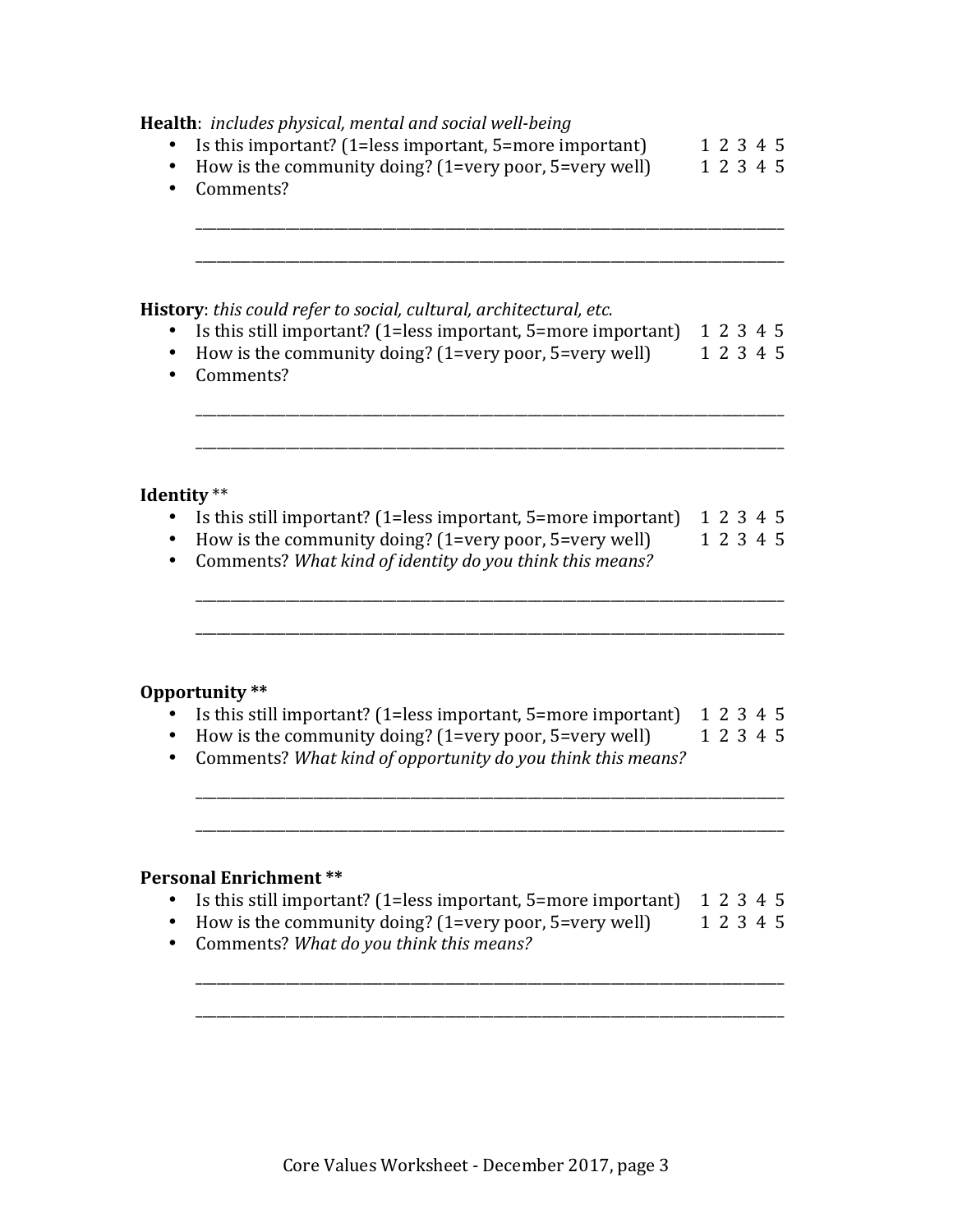#### **Resilience:** *meaning the ability to bounce back from adversity*

- Is this still important? (1=less important, 5=more important)  $\quad$  1 2 3 4 5
- How is the community doing?  $(1=$ very poor, 5=very well) 1 2 3 4 5

\_\_\_\_\_\_\_\_\_\_\_\_\_\_\_\_\_\_\_\_\_\_\_\_\_\_\_\_\_\_\_\_\_\_\_\_\_\_\_\_\_\_\_\_\_\_\_\_\_\_\_\_\_\_\_\_\_\_\_\_\_\_\_\_\_\_\_\_\_\_\_\_\_\_\_\_\_\_\_\_\_\_\_\_\_

\_\_\_\_\_\_\_\_\_\_\_\_\_\_\_\_\_\_\_\_\_\_\_\_\_\_\_\_\_\_\_\_\_\_\_\_\_\_\_\_\_\_\_\_\_\_\_\_\_\_\_\_\_\_\_\_\_\_\_\_\_\_\_\_\_\_\_\_\_\_\_\_\_\_\_\_\_\_\_\_\_\_\_\_\_

• Comments?

#### **Safety \*\***

- Is this still important? (1=less important, 5=more important)  $\quad$  1 2 3 4 5
- How is the community doing? (1=very poor, 5=very well) 1 2 3 4 5

\_\_\_\_\_\_\_\_\_\_\_\_\_\_\_\_\_\_\_\_\_\_\_\_\_\_\_\_\_\_\_\_\_\_\_\_\_\_\_\_\_\_\_\_\_\_\_\_\_\_\_\_\_\_\_\_\_\_\_\_\_\_\_\_\_\_\_\_\_\_\_\_\_\_\_\_\_\_\_\_\_\_\_\_\_

\_\_\_\_\_\_\_\_\_\_\_\_\_\_\_\_\_\_\_\_\_\_\_\_\_\_\_\_\_\_\_\_\_\_\_\_\_\_\_\_\_\_\_\_\_\_\_\_\_\_\_\_\_\_\_\_\_\_\_\_\_\_\_\_\_\_\_\_\_\_\_\_\_\_\_\_\_\_\_\_\_\_\_\_\_

• Comments?

### **Stability**

• Is this still important? (1=less important, 5=more important)  $\quad$  1 2 3 4 5

\_\_\_\_\_\_\_\_\_\_\_\_\_\_\_\_\_\_\_\_\_\_\_\_\_\_\_\_\_\_\_\_\_\_\_\_\_\_\_\_\_\_\_\_\_\_\_\_\_\_\_\_\_\_\_\_\_\_\_\_\_\_\_\_\_\_\_\_\_\_\_\_\_\_\_\_\_\_\_\_\_\_\_\_\_

\_\_\_\_\_\_\_\_\_\_\_\_\_\_\_\_\_\_\_\_\_\_\_\_\_\_\_\_\_\_\_\_\_\_\_\_\_\_\_\_\_\_\_\_\_\_\_\_\_\_\_\_\_\_\_\_\_\_\_\_\_\_\_\_\_\_\_\_\_\_\_\_\_\_\_\_\_\_\_\_\_\_\_\_\_

- How is the community doing?  $(1=very\ poor, 5=very\ well)$  1 2 3 4 5
- Comments? What kind of stability do you think this means?

## **Stewardship**: means taking responsibility for the consequences of our actions

- Is this still important? (1=less important, 5=more important)  $1\ 2\ 3\ 4\ 5$
- How is the community doing? (1=very poor, 5=very well) 1 2 3 4 5

\_\_\_\_\_\_\_\_\_\_\_\_\_\_\_\_\_\_\_\_\_\_\_\_\_\_\_\_\_\_\_\_\_\_\_\_\_\_\_\_\_\_\_\_\_\_\_\_\_\_\_\_\_\_\_\_\_\_\_\_\_\_\_\_\_\_\_\_\_\_\_\_\_\_\_\_\_\_\_\_\_\_\_\_\_

\_\_\_\_\_\_\_\_\_\_\_\_\_\_\_\_\_\_\_\_\_\_\_\_\_\_\_\_\_\_\_\_\_\_\_\_\_\_\_\_\_\_\_\_\_\_\_\_\_\_\_\_\_\_\_\_\_\_\_\_\_\_\_\_\_\_\_\_\_\_\_\_\_\_\_\_\_\_\_\_\_\_\_\_\_

• Comments?

**Sustainability**: as defined in adopted principles and Sustainability Plan

- Is this still important? (1=less important, 5=more important)  $\quad$  1 2 3 4 5
- How is the community doing?  $(1=very\ poor, 5=very\ well)$  1 2 3 4 5

\_\_\_\_\_\_\_\_\_\_\_\_\_\_\_\_\_\_\_\_\_\_\_\_\_\_\_\_\_\_\_\_\_\_\_\_\_\_\_\_\_\_\_\_\_\_\_\_\_\_\_\_\_\_\_\_\_\_\_\_\_\_\_\_\_\_\_\_\_\_\_\_\_\_\_\_\_\_\_\_\_\_\_\_\_

\_\_\_\_\_\_\_\_\_\_\_\_\_\_\_\_\_\_\_\_\_\_\_\_\_\_\_\_\_\_\_\_\_\_\_\_\_\_\_\_\_\_\_\_\_\_\_\_\_\_\_\_\_\_\_\_\_\_\_\_\_\_\_\_\_\_\_\_\_\_\_\_\_\_\_\_\_\_\_\_\_\_\_\_\_

• Comments?